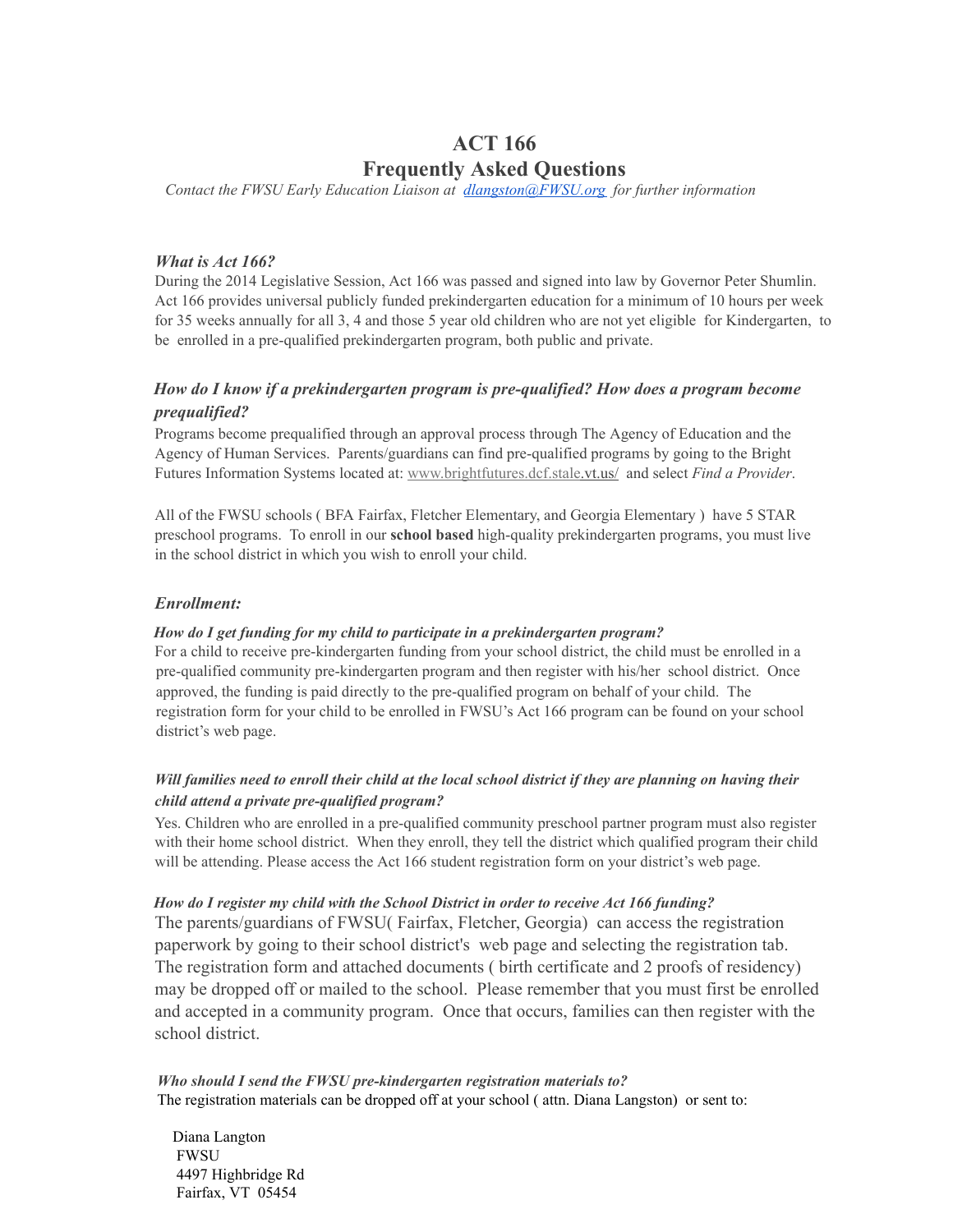### If *a child enters a pre-qualified prekindergarten education program after the beginning of the school year, is the child eligible for publicly funded prekindergarten?*

Yes. With ACT 166, prekindergarten education is an entitlement for all 3, 4, and 5 year old children not yet eligible for kindergarten starting on July 2. 2016. Annual tuition may be prorated to reflect the number of weeks the child is enrolled.

### If a child withdraws before the end of the school year or enrolls after the beginning of the school year, *does the school district have to pay full tuition for that year?*

No. Annual tuition will be prorated to reflect the number of weeks the child was enrolled.

#### *Can a school district prioritize providing access to specific groups of children (e.g. low income, dual language learners) if there is a limited number of pre-qualified pre-kindergarten slots?*

No. School districts may not prioritize giving access to specific groups of children. The only group that can be prioritized is children receiving Early Childhood Special Education services.

### *Are school districts obligated to find an opening for every resident child who wants to access prekindergarten?*

No, school districts are not obligated to find a pre-qualified prekindergarten program for all children who want to attend. However, Act 166 requires that school districts provide tuition to all resident eligible 3-5 year olds who are not yet eligible for kindergarten and enrolled in a pre-qualified program.

### *Are private pre-qualified programs required to accept children on a first come first serve basis, or can they do a lottery?*

Private pre-qualified prekindergarten education programs may use whatever nondiscriminatory enrollment process they choose.

### *Can a school program prioritize serving children from their own district in their school operated program rather than accept children from outside their district?*

School districts that have school operated pre-qualified prekindergarten programs are not required to accept children from other districts. They may limit enrollment solely to resident children or decide to accept resident children first and then add non-resident children who apply.

### If a child turns 3 after the school district's kindergarten cut-off date, does this child qualify for Act *166 in that school year?*

No. The child must be 3 by the district's kindergarten entry date in order to be eligible for publicly funded prekindergarten. The entry date for kindergarten in FWSU if September 1st of the respective school year.

#### *Is it necessary for a school district to partner with pre-qualified private programs?*

If a resident child is enrolled in a pre-qualified private program, then under Act 166 the school district must partner with that private program. If the district has declared a *Prekindergarten Region* and the private program is outside the district's region, then the district has the discretion in deciding whether to partner or not. FWSU has not declared a region.

## *CHILDREN WITH SPECIAL NEEDS*

*Is the Local Education Agency (LEA) required to provide Free and Appropriate Public Education (FAPE) Early Childhood Special Education Service outside of the school district boundaries?* No. The LEA is only responsible for the identification and evaluation of resident children and to offer the provision of FAPE in the least restrictive environment (LRE) for those found eligible for special education and related services within the school district boundaries. The